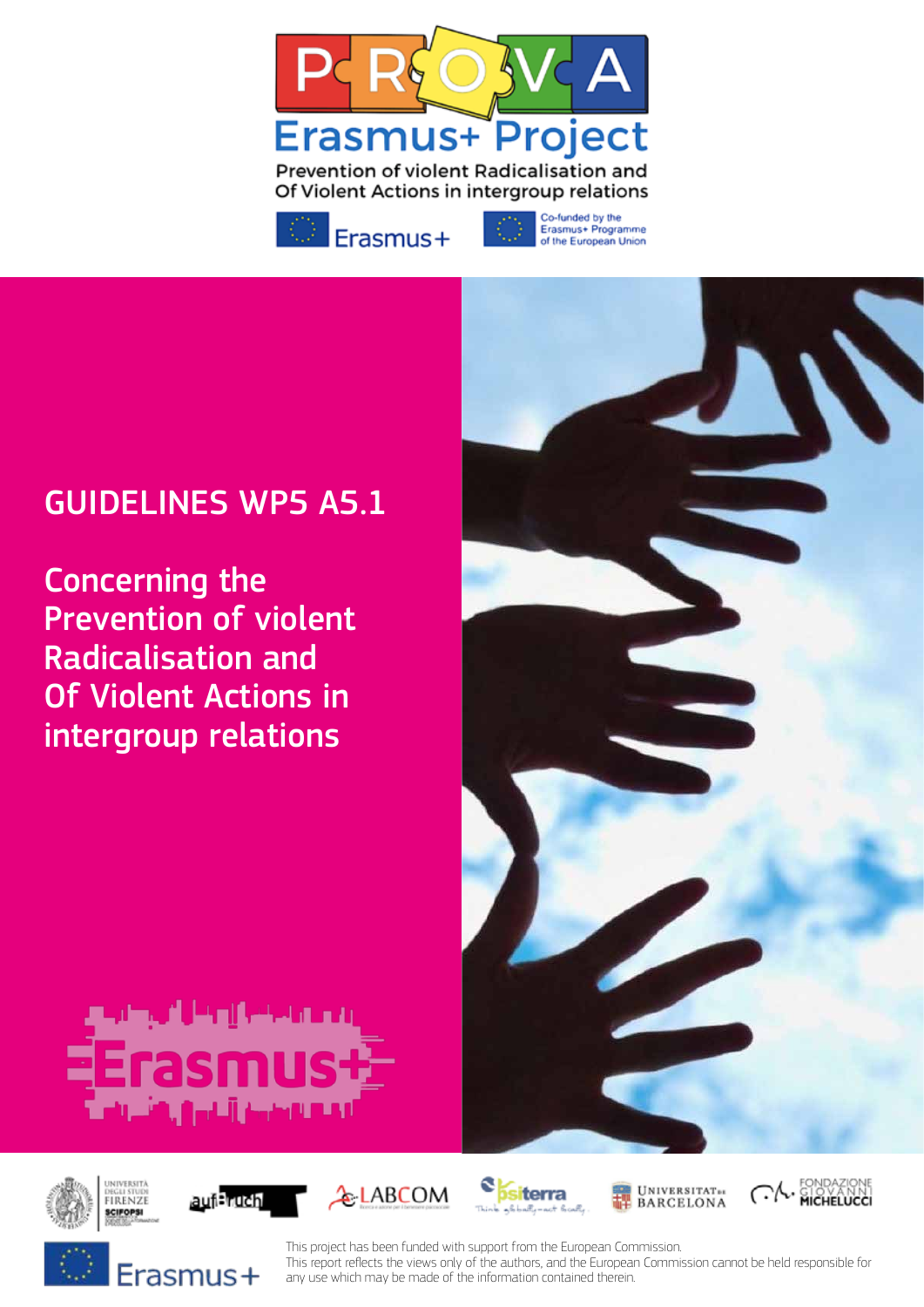**WP5 A5.1 GUIDELINES Concerning the Prevention of violent Radicalisation and Of Violent Actions in intergroup relations** 

Data collection and drafting of the collective reports

UNIFI - University of Florence Patrizia Meringolo, PROVA Project coordinator Nicolina Bosco Cristina Cecchini Elisa Guidi

LABCOM Camillo Donati

**MICHELUCCI FOUNDATION** Alessandro Masetti Saverio Migliori



**Disclaimer:** This project has been funded with support from the *European Commission. This document reflects the views only of the*  authors, and the Commission cannot be held responsible for any use which may be made of the information contained therein.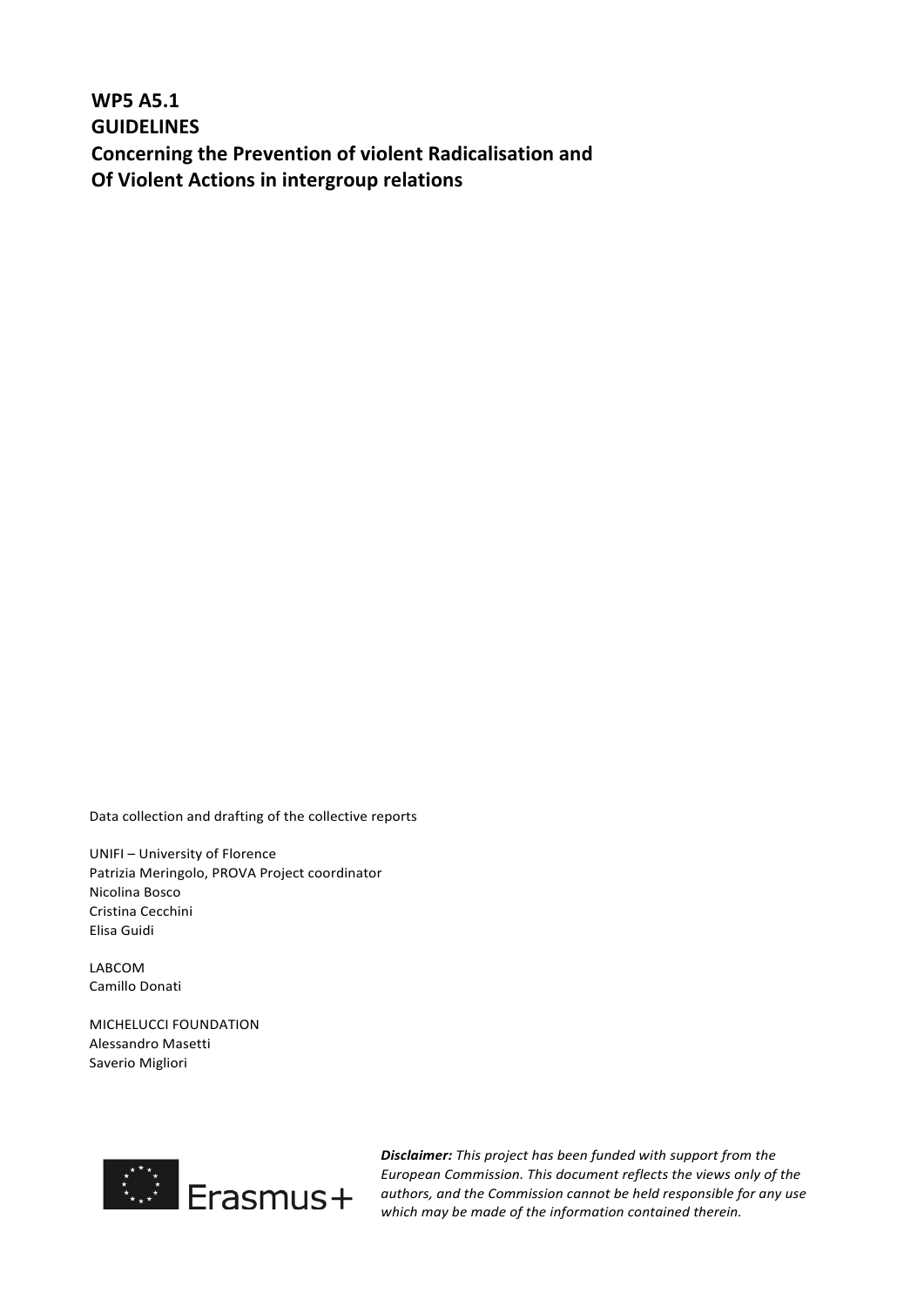# EUROPEAN GUIDELINES

#### **1. REFERENCE FRAMEWORK**

A more systematic, complex and broader perspective of youth violent radicalisation should be taken into account to avoid mechanistic or simplifying readings. Therefore, it is essential to understand what means to be adolescents (and what they feel), bearing in mind the psychosocial features of the adolescence. In other words, the analysis of violent radicalisation processes should include not only individual dimensions but also the structural elements of political, economic and social nature, including the gender perspective.

There is no evidence of one universal violent radicalisation process. It is shaped by the interactions between local context and individuals. At the same time, the sole de-radicalisation and exit strategies  $$ especially with a securitarian approach  $-$  are not a preventive strategy. The prevention is a long-term strategy based on an educational approach, social inclusion and resources development.

It is necessary to enhance empowering intervention by increasing competences, capabilities critical analysis of professionals and minors/young adults and their families to face social exclusion and to promote positive relationships.

Prevention of vouth violent radicalisation should promote the implementation of:

- the *multi-level interventions*, considering the micro-, meso-, and macro-levels of societies;
- the **multi-dimension analysis**, taking into account cultural, social, economic, and political issues;
- the *multi-component approach*, exploring cognitive, emotional, behavioural, relationship factors.

# **2. TRAINING FOR PROFESSIONALS**

**2.1.** The initiatives of training programmes for professionals should promote *interchange* spaces to value their experiences and knowledge with the aim to contextualise, problematize, and improve their practices. Training programmes should increase knowledge about the different cultures, religions and vulnerabilities of youth and promote skills among professionals to address youth anger and negative emotions.

Training for professionals allows getting to know each other, consolidating an elevated sense of professional identity, and improving the ability to support education, competences, and development of social identity of youth by focusing on their psychosocial features and socio-economic constraints.

**2.2.** Social, educational and justice institutions and NGOs should implement a *multi-agency approach* to prevent youth violent radicalisation. It means to share ideas, information and experiences, to increase teamwork and cooperative decision-making, and to coordinate interventions based on good practices. This collaborative effort can be achieved through shared training and methods among different services to foster social inclusion and understand signals of the violent radicalisation process.

# **3. INNOVATIVE ACTIVITIES IN WORKSHOPS WITH MINORS AND YOUNG ADULTS UNDER CRIMINAL PROCEEDINGS**

**3.1.** *Juvenile prisons* have to become a real space for socialisation and future social integration. Their standards have to be guaranteed in Europe, as regard accommodation and housing condition, work, educational activities, and as regards involved professionals (prison officers, social workers, psychologists, educators). Also, spiritual well-being is an important aspect that has to be carefully taken into account. Preventive and educational work has to be founded on temporary stability, avoiding short-term projects, in order to promote socialisation, mutual respect, cognitive and emotional skills and to maintain links with informal networks of minors, if present (families, relatives, and friends).

**3.2. Innovative and participatory methods** appear essential in the implementation of workshops addressed to juvenile target, in particular as *narrative practices*, *life storytelling* tools and *theatrical methods* (which also let dissemination and communication of the experiences within the broader community through public performances).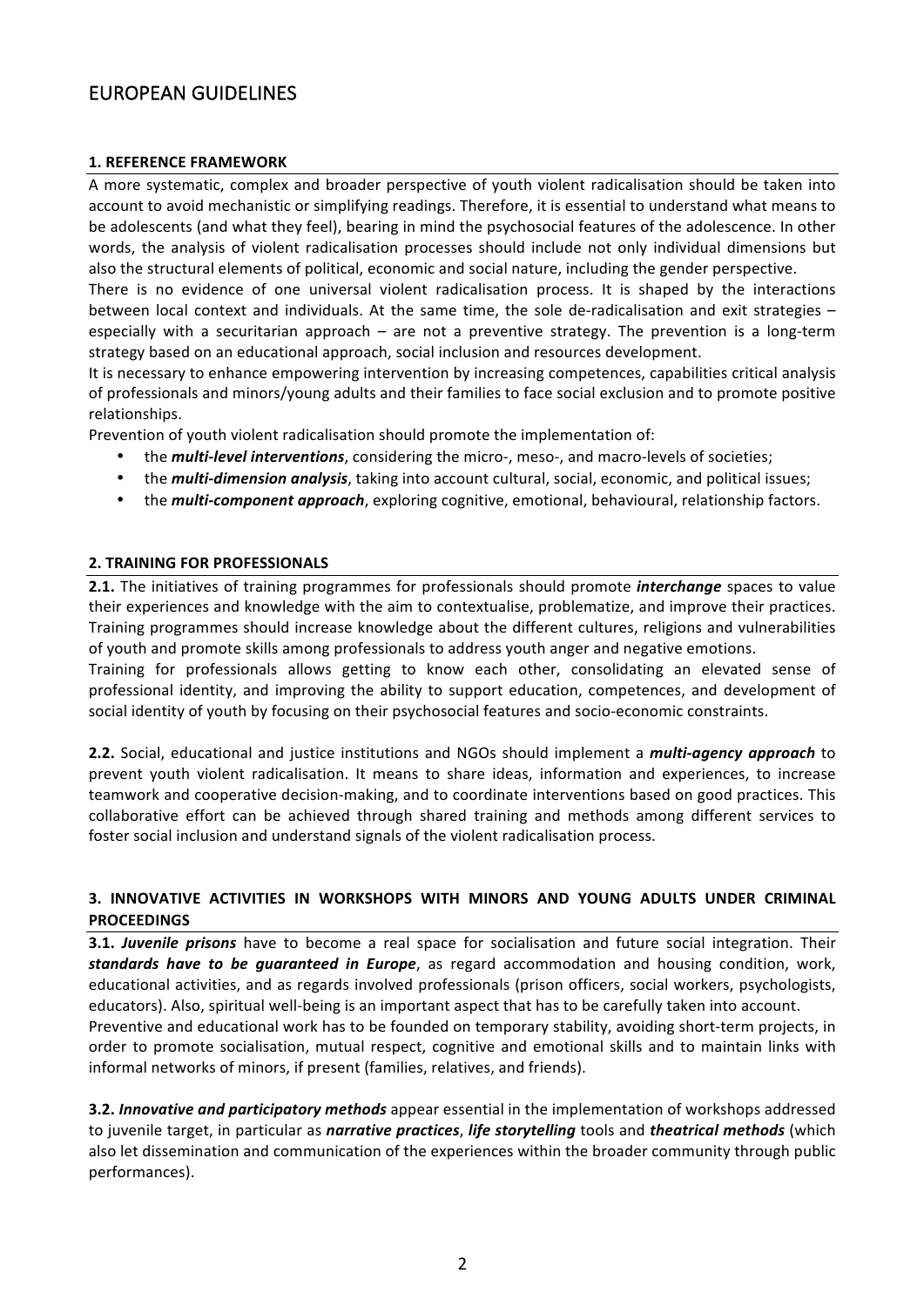The **Space manipulation**, too, is an innovative way to generate interest and satisfaction, and to reduce conflicts, reaching positive relationships. This activity can increase participants' awareness, social competences and sense of belonging in a shared environment.

Consequently, educational, relational and vocational skills are promoted.

**3.3. Active involvement of university students**, male and female, in peer-to-peer activities with minors and young adults under criminal proceedings, appears to be crucial to develop attitudes and behaviours towards social inclusion.

Participation of university students in workshops with minors under criminal proceedings is an important strategy in developing specific skills for the prevention of violent radicalisation and conflicts. As a result, the perceptions change and the direct interactions could open a space where new aspects of both minors/young adults' and students' identity can rise.

Participatory workshops with minors/young adults and students appear extremely useful in countering violent intergroup relations and in promoting civic engagement and mutuality, through *intercultural/interfaith dialogue*. 

# **4. URBAN SPACE AS A REFLECTION OF THE SOCIETY**

Social exclusion is connected with spatial exclusion, which may be explored at different levels.

#### **4.1. MACRO LEVEL (general principles)**

Urban spaces need to become spaces for prevention and inclusion. The promotion of inclusion – where differences work together in a common project of cohabitation – positively impacts urban life. Municipal Authorities should take the appropriate urban policies and plan effective local actions against socio-cultural discrimination, exclusion and spatial confinement of social groups.

The improvement of social cohesion may overcome insecurity and feelings of fear of citizens and also of marginalised populations, who often are seen as a threat. It is necessary to improve the integration process, avoiding the competition on human rights, by paying attention to the perceived worries of all the citizenship.

In the areas characterised by complex difficulties, Local Authorities, in synergy with local representatives, natural leaders, migrant associations, and NGOs, should foster citizens' participation in planning and implementing interventions to improve quality of life and urban cohabitation.

In particular *workshops* with *stakeholders* have to be promoted for engaging inhabitants in proposals for renovating urban spaces and *living lab* experiences for fostering participation and sense of community among citizens, especially young people and women. The role of women should be improved, favouring their empowerment and entrepreneurship in the community life.

A partnership between Public Authorities and NGOs (associations and voluntary organisations), emphasising their strengths and specificities, is essential to influence public policies. Stakeholders should be actively engaged in interventions for social inclusion and policy planning, addressed specifically to youth potentially exposed to violent radicalisation.

#### **4.2. MESO LEVEL (community level)**

In the local communities is necessary a *networking approach* among public bodies, NGO, religious groups, social movements, to transform space through participation.

*Institutions, including juvenile prisons, should "open the doors" to the community* for planning best policies. "Opening the doors" of institutions is essential in order to build social relations and to counteract "institutional isolation" and to avoid the stigmatisation of persons in prison or on probation and marginalised groups.

Educational, artistic, social and cultural activities promoted and carried out by the Third Sector - together with the whole citizenship – may contribute in building an inclusive society and creating bridges between the justice system and people.

**School** is a critical node of the network, in promoting awareness campaigns for the prevention of violence, conflicts and aggression, developing and implementing programmes and campaigns for the early identification of signs of violence among adolescents. Local networking with professionals in the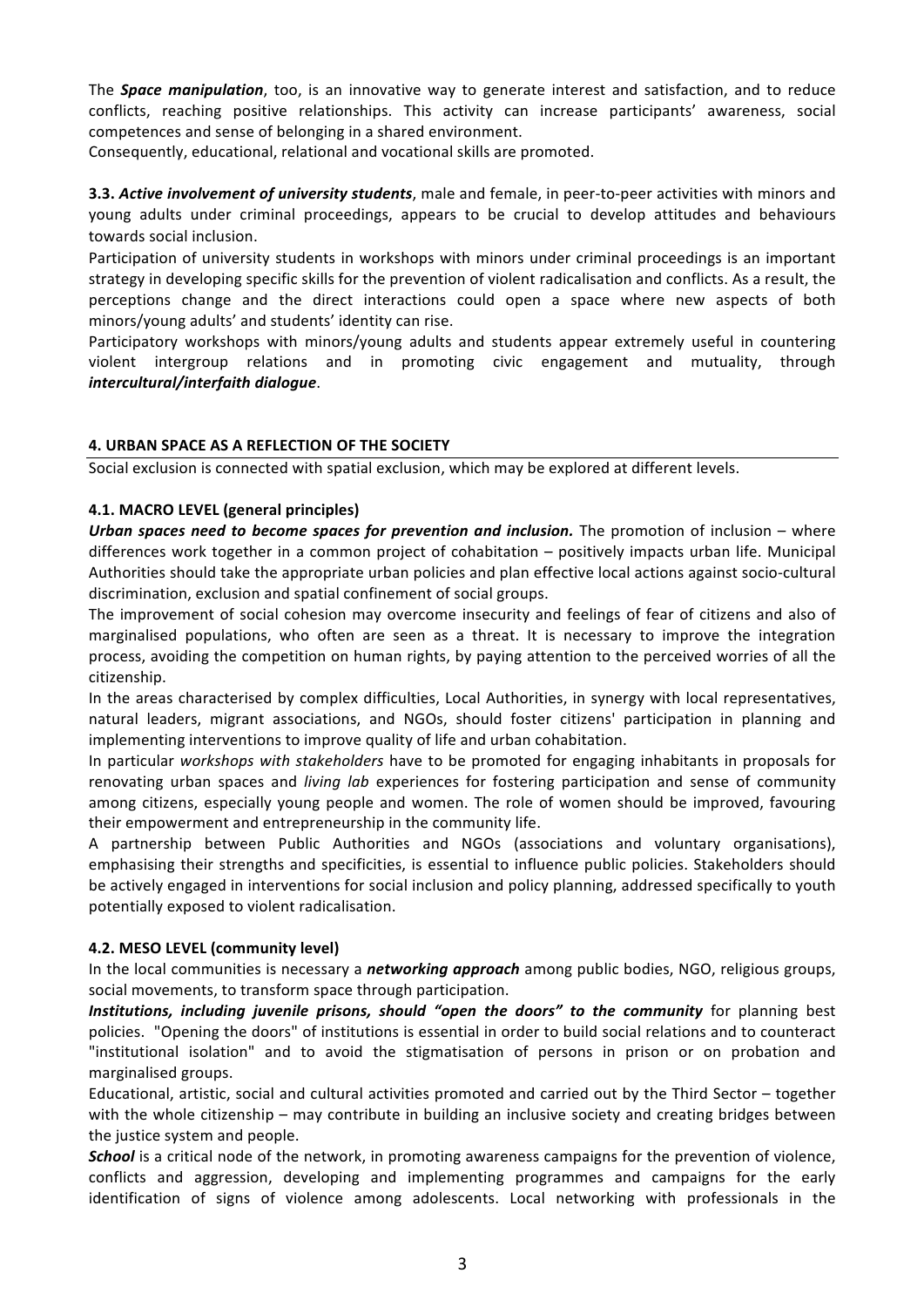educational system is highly relevant and needed. The school site is the main place where it is possible to spread inclusive attitudes and behaviours, promoting a culture of "Otherness".

# **4.3. MICRO LEVEL (individual and interpersonal level)**

*Public spaces for socialisation need to be rediscovered and urban spaces, including total institutions, need* to be renovated. The rediscovery and reactivation of public urban spaces as relational spaces for meeting together are strongly recommended, involving in such projects – aimed at inclusion – political, religious and other social groups. It is important to emphasise the renovation of all the public spaces, including negative ones, such as prisons because unsuitable spaces are barriers to community development, shared values, and sense of community.

Civic engagement for promoting more friendly urban spaces, cooperating in imagining, designing, and improving individual, group, and community public spaces is widely necessary, involving in this experience also the justice system. This is a way to make the hidden voices audible: for instance those of minors and young adults in prison or under proceedings. Talking about space means to treat aspects related to power and the re-exercising of autonomy, responsibility, and freedom, in preparation to living in society, after prison or probation time.

# **5. NETWORK AND INVOLVEMENT OF STAKEHOLDERS**

# **5.1. Effective networks among European countries, local and national institutions, and stakeholders** should be improved.

It is crucial to improving European networks able to involve local and national institutions, and local and national stakeholders, in order to share best practices and experience-based methods and tools already applied to face violent radicalisation.

"Opening" the institutions of the justice system to the society is highly suggested as a first step to share a common perspective among all European countries since permeable institutions can promote an inclusive culture and communities empowerment.

Stable networks should aim to create a strong partnership with common actions in order to counteract the phenomenon of violent radicalisation, by constantly activating social actors as:

- Public authorities and institutions (at a national, regional and local level);
- Educational and universities institutions (high schools, universities and the whole educational system);
- NGOs (associations and cooperatives involved in inclusive actions);
- the whole Justice system (including ombudsmen for prisoner rights).

#### **5.2. Foster European Networks**

As the European Commission has already highlighted, it is strongly recommended to foster the respect of fundamental human rights and to focus more on the integration of marginalised groups. On the other hand, while these aims are pursued, it is important to consider the peculiarities of the Juvenile justice system in every country, and its specific difficulties that could contrast the reach of European aims.

To strengthen a European network aimed to prevent violent radicalization is recommended to share a model based on common principles (as Radicalisation Awareness Network already stated) fostering a path for supporting freedom and equality of people. This consists of creating a partnership among different stakeholders and local, national and European institutions.

#### **6. PROMOTION OF EFFECTIVE COMMUNICATION**

# **6.1. Communication is a crucial aspect, both inside the European network and towards the general public.**

It is necessary to improve effective actions, such as the **Platform for best practices** (developed in the Project PROVA, https://prevention-of-violent-radicalisation-platform.eu/prova.html), to maintain and develop communication among local, national and European stakeholders and public bodies.

The communication among nodes should be stable and steady, based on a multi-agency approach and not only aimed at short-term actions or in emergency situations.